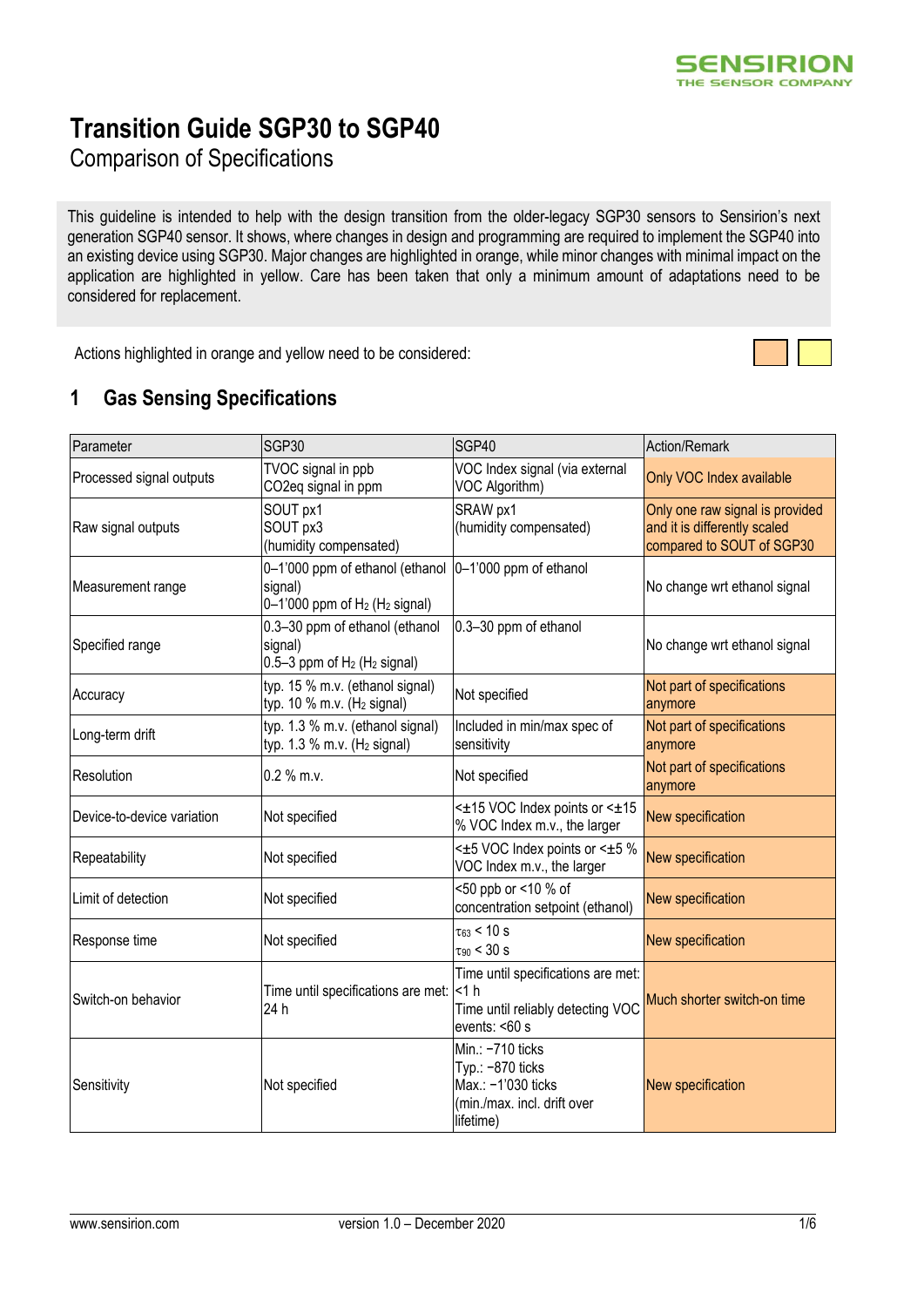

## **2 Sensor Integration**

| Parameter                            | SGP30                                                                                                                                                                               | SGP40                                                                                                                                                                | Action/Remark                                                                                                                |
|--------------------------------------|-------------------------------------------------------------------------------------------------------------------------------------------------------------------------------------|----------------------------------------------------------------------------------------------------------------------------------------------------------------------|------------------------------------------------------------------------------------------------------------------------------|
| Supply Voltage VDD & VDDH            | 1.62-1.98 V                                                                                                                                                                         | $1.7 - 3.6$ V                                                                                                                                                        | Wider range for supply voltage                                                                                               |
| Min/max rating for supply<br>voltage | -0.3-2.16 V                                                                                                                                                                         | $-0.3 - 3.6$ V                                                                                                                                                       | Wider range for supply voltage                                                                                               |
| Sleep/idle Current                   | Typical: 2 µA (sleep)                                                                                                                                                               | Typical: 34 µA (idle)                                                                                                                                                |                                                                                                                              |
| Supply current under operation       | Typical: 48.8 mA                                                                                                                                                                    | Typical: 3.5 mA/ 1.8 V<br>or 2.6 mA/ 3.3 V                                                                                                                           |                                                                                                                              |
| Size                                 | $2.45 \times 2.45 \times 0.9$ mm <sup>3</sup>                                                                                                                                       | 2.44 x 2.44 x 0.85 mm <sup>3</sup>                                                                                                                                   | Adapted size of the package                                                                                                  |
| Foot print & pinout                  | 2x3 pins DFN package, see<br>datasheet                                                                                                                                              | 2x3 pins DFN package, see<br>datasheet                                                                                                                               | Same footprint, same pinout,<br>central die pad changed, no<br>PCB layout change needed                                      |
| Electrical interface                 | 100 nF, VDD & VDDH must be<br>connected to one single supply<br>VDD<br>$R_p$<br>VDDH<br>VDD<br>$\overset{\blacklozenge}{\downarrow}$<br>SCL<br>₩<br><b>VSS</b><br>SDA<br>die<br>pad | $2x 1 \mu F$ , add R inline, VDD &<br>VDDH must be connected to one<br>single supply VDD<br><b>SCL</b><br>1 µF<br>V <sub>D</sub><br>$R_p$<br>$4.7 \Omega$<br>$R_{p}$ | Change capacitors and add<br>resistor in series. Connect VDD<br>and VDDH to one single supply<br>VDD before the RC low pass. |
| Pin size                             | $0.4 \times 0.55$ mm <sup>2</sup>                                                                                                                                                   | $0.4 \times 0.55$ mm <sup>2</sup>                                                                                                                                    | No change                                                                                                                    |
| Pin pitch                            | $0.8$ mm                                                                                                                                                                            | $0.8$ mm                                                                                                                                                             | No change                                                                                                                    |

## **3 Handling**

| Parameter                           | SGP30                                                                                                                                                                                                                                                               | SGP40                                                                                                                                                                                                       | Action/Remark                                                                                                      |
|-------------------------------------|---------------------------------------------------------------------------------------------------------------------------------------------------------------------------------------------------------------------------------------------------------------------|-------------------------------------------------------------------------------------------------------------------------------------------------------------------------------------------------------------|--------------------------------------------------------------------------------------------------------------------|
| Soldering Instructions              | See datasheet                                                                                                                                                                                                                                                       | See datasheet                                                                                                                                                                                               | No change                                                                                                          |
| Recommended storage<br>conditions   | 100<br>80<br>Relative humidity [%]<br>recommended<br>60<br>storage<br>conditions<br>40<br>20<br>10<br>20<br>30<br>Temperature [°C]                                                                                                                                  | 100<br>nidity/%<br>60<br>recommended<br>Relative hu<br>storage<br>40<br>conditions<br>20<br>20<br>30<br>40<br>Temperature / °C                                                                              | Wider accepted range for<br>storage conditions                                                                     |
| Min/max storage conditions          | $-40$ to $+125$ °C<br>10 to 95 % RH (non-condensing)<br>conditions valid for electrical<br>integrity only, but not for gas<br>sensing specs                                                                                                                         | short-term<br>$-40$ to $+70$ °C<br>0 to 80 % RH. (non-condensing)<br>conditions valid for both<br>electrical integrity and gas<br>sensing specs                                                             | Specifications much clearer now<br>since it considers integrity of<br>entire product (electrical parts<br>and MOX) |
| Recommended operating<br>conditions | 100<br>80<br>Σ<br>Relative humidity<br>recommended<br>60<br>conditions<br>$\Delta f$<br>20<br>10<br>20<br>Temperature [°C]<br>Area considers only maximum<br>applicable relative humidity and<br>range for which humidity<br>compensation has been<br>optimized for | idity/%<br>60<br>recommended<br>Relative hu<br>operation<br>40<br>conditions<br>20<br>$-10$<br>Temperature / °C<br>Green area marks conditions for<br>which<br>humidity compensation has been<br>optimized. | Wider range for operating<br>conditions                                                                            |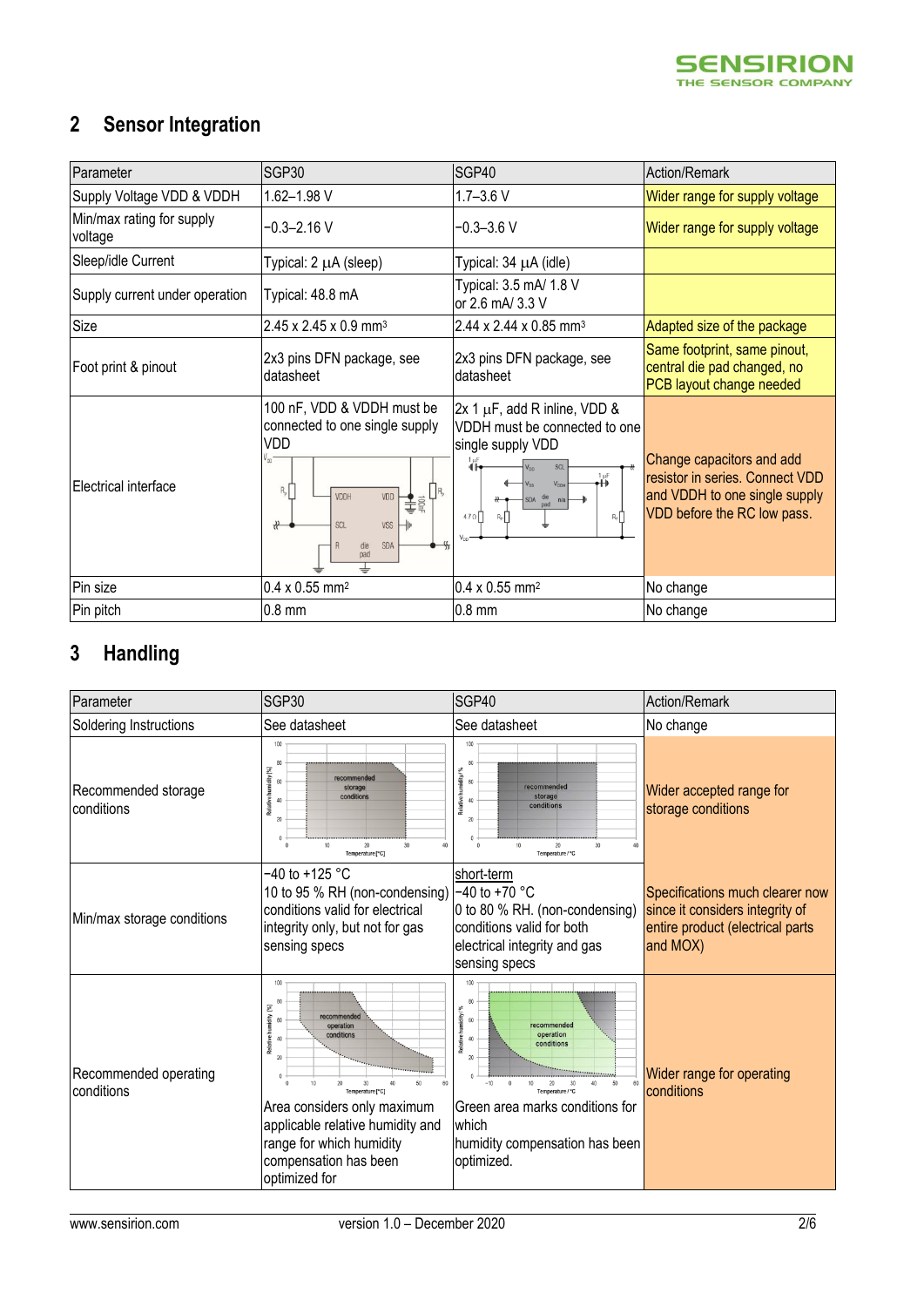

| Parameter                    | SGP30                                                                                                                                                                    | SGP40                                                                                                              | Action/Remark                                                                                                      |
|------------------------------|--------------------------------------------------------------------------------------------------------------------------------------------------------------------------|--------------------------------------------------------------------------------------------------------------------|--------------------------------------------------------------------------------------------------------------------|
| Min/max operating conditions | $-40$ to $+85$ °C<br>10 to 95 % RH (non-condensing) 0 to 90 % RH (non-condensing)<br>conditions valid for electrical<br>integrity only, but not for gas<br>sensing specs | $-20$ to $+55$ °C<br>conditions valid for both<br>electrical integrity and gas<br>sensing specs                    | Specifications much clearer now<br>since it considers integrity of<br>entire product (electrical parts<br>and MOX) |
| Exposure to light            | No instructions.                                                                                                                                                         | The SGP40 should not be<br>exposed directly to either<br>sunlight or artificial light sources<br>during operation. | Adapt mechanical design<br>according to Handling<br>Instructions.                                                  |
| Dust protection membrane     | GP<br>Ŋ<br>89                                                                                                                                                            | SGP40<br>$\mathsf{A}\mathsf{B}$<br>CD                                                                              | Optical change, white spot now<br>not centered, no functional<br>change.                                           |

## **4 Sensor Operation**

| Parameter                 | SGP30                                                                              | SGP40                                                                  | Action/Remark                                        |
|---------------------------|------------------------------------------------------------------------------------|------------------------------------------------------------------------|------------------------------------------------------|
| Operation mode            | continuous                                                                         | continuous                                                             | No change                                            |
| Sampling interval         | $max. -$<br>typ.: 1 s (optimized for baseline<br>algorithm)<br>min.: 25 ms (40 Hz) | max: 10 s<br>typ.: 1 s (needed for VOC<br>Algorithm)<br>$min.$ : 0.5 s | Limited range of sampling<br>interval                |
| Humidity compensation     | on-chip                                                                            | on-chip                                                                | No change                                            |
| Signal processing         | on-chip (ppb output)                                                               | external (VOC Index output)                                            | VOC Algorithm must be<br>implemented on external MCU |
| Start-up                  | in sleep mode                                                                      | in idle mode                                                           |                                                      |
| Built-in self-test (BIST) | on-chip                                                                            | on-chip                                                                | No change                                            |

#### **5 Communication with Sensor**

| Parameter                              | SGP <sub>30</sub>  | SGP40         | Action/Remark                                            |
|----------------------------------------|--------------------|---------------|----------------------------------------------------------|
| Protocol                               | ${}^{12}C$         | ${}^{12}C$    | No change                                                |
| I <sup>2</sup> C address               | 0x58               | 0x59          | Change of I <sup>2</sup> C address in driver<br>software |
| Start-up time                          | 400 ms             | 400 ms        | No change                                                |
| Start/Stop sequence                    | See datasheet      | See datasheet | Reprogram according to<br>datasheet                      |
| Initialization command                 | Hex. code: 0x20 03 | Not provided  | Not needed                                               |
| Measure IAQ command                    | Hex. code: 0x20 08 | Not provided  | Not needed                                               |
| Get IAQ baseline command               | Hex. code: 0x20 15 | Not provided  | Not needed                                               |
| Set IAQ baseline command               | Hex. code: 0x20 1E | Not provided  | Not needed                                               |
| Get TVOC inceptive baseline<br>command | Hex. code: 0x20 B3 | Not provided  | Not needed                                               |
| Set TVOC baseline command              | Hex. code: 0x20 77 | Not provided  | Not needed                                               |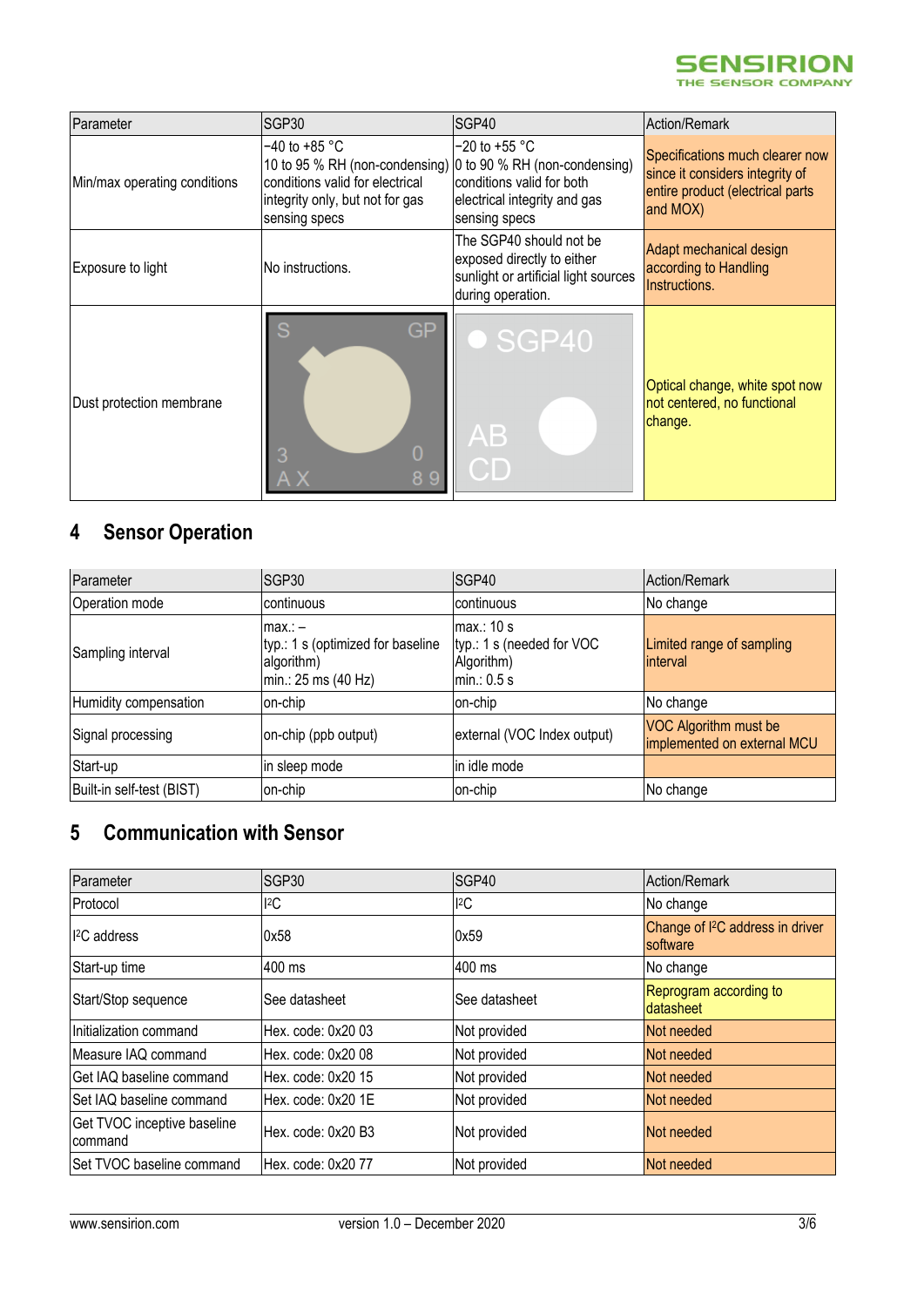

| Set humidity command                 | Hex. code: 0x20 61                                                                                                | Humidity values are provided as<br>parameters together with the<br>measure command                                                                                                                                                                                                                                                         | Reprogram according to<br>datasheet                                              |
|--------------------------------------|-------------------------------------------------------------------------------------------------------------------|--------------------------------------------------------------------------------------------------------------------------------------------------------------------------------------------------------------------------------------------------------------------------------------------------------------------------------------------|----------------------------------------------------------------------------------|
| Measure raw signal command           | Hex. code: 0x20 50<br>Time = $20$ ms<br>The command is used for<br>reading out the raw signals of<br>px1 and px3. | Hex. code: 0x26 0F<br>Time = $25$ ms<br>The command is used to<br>start/continue the operation<br>mode, performing a<br>measurement, and returning the<br>raw signal of px1. Additionally,<br>temperature and humidity values<br>must be provided along with the<br>command at any time. For<br>details, please refer to the<br>datasheet. | This is the standard command<br>which must be implemented for<br>operating SGP40 |
| Heater off command                   | Not provided                                                                                                      | Hex. code: 0x36 15                                                                                                                                                                                                                                                                                                                         | Added function to enter idle<br>mode from VOC operation mode                     |
| Built-in self-test (BIST)<br>command | Hex. code: 0x20 32<br>Time = 200 ms<br>Returned result: 0xD4 00 if all<br>tests successfully passed               | Hex. code: 0x28 0E<br>Time = $240$ ms<br>Returned result: 0xD4 00 if all<br>tests successfully passed                                                                                                                                                                                                                                      | Reprogram according to<br>datasheet                                              |
| Soft reset command                   | Hex. code: 0x00 06                                                                                                | Hex. code: 0x00 06                                                                                                                                                                                                                                                                                                                         | No change                                                                        |
| Get serial number command            | Hex. code: 0x36 82                                                                                                | Not provided                                                                                                                                                                                                                                                                                                                               | Feature dropped                                                                  |
| Get feature set command              | Hex. code: 0x20 2F                                                                                                | Not provided                                                                                                                                                                                                                                                                                                                               | Feature dropped                                                                  |
| <b>CRC</b> checksum                  | See datasheet                                                                                                     | See datasheet                                                                                                                                                                                                                                                                                                                              | No change                                                                        |

#### **6 Further Specifications**

| Parameter                      | ISGP30                                                                                       | ISGP40                                                                                       | Action/Remark                                                                             |
|--------------------------------|----------------------------------------------------------------------------------------------|----------------------------------------------------------------------------------------------|-------------------------------------------------------------------------------------------|
| <b>Environmental stability</b> | Following JEDEC JESD47;<br>MSL1                                                              | Following JEDEC JESD47;<br>MSL <sub>1</sub>                                                  | No change                                                                                 |
| Shelf-life                     | not specified                                                                                | It is recommended to further<br>process the sensors within 1<br>year after date of delivery. | Shelf-life to be considered<br>(Sensirion warranty is valid for 1<br>year after purchase) |
| Material contents              | RoHS, REACH, Hal-free, WEEE RoHS, REACH, Hal-free, WEEE No change<br>Icompliant<br>compliant |                                                                                              |                                                                                           |

#### **Disclaimer:**

This guideline has been made with care, it may, however, not be fully complete. For proper integration of SGP40, please also consult the latest version of the data sheet (available on [VOC Sensor SGP40 | Sensirion\)](https://www.sensirion.com/en/environmental-sensors/gas-sensors/sgp40/).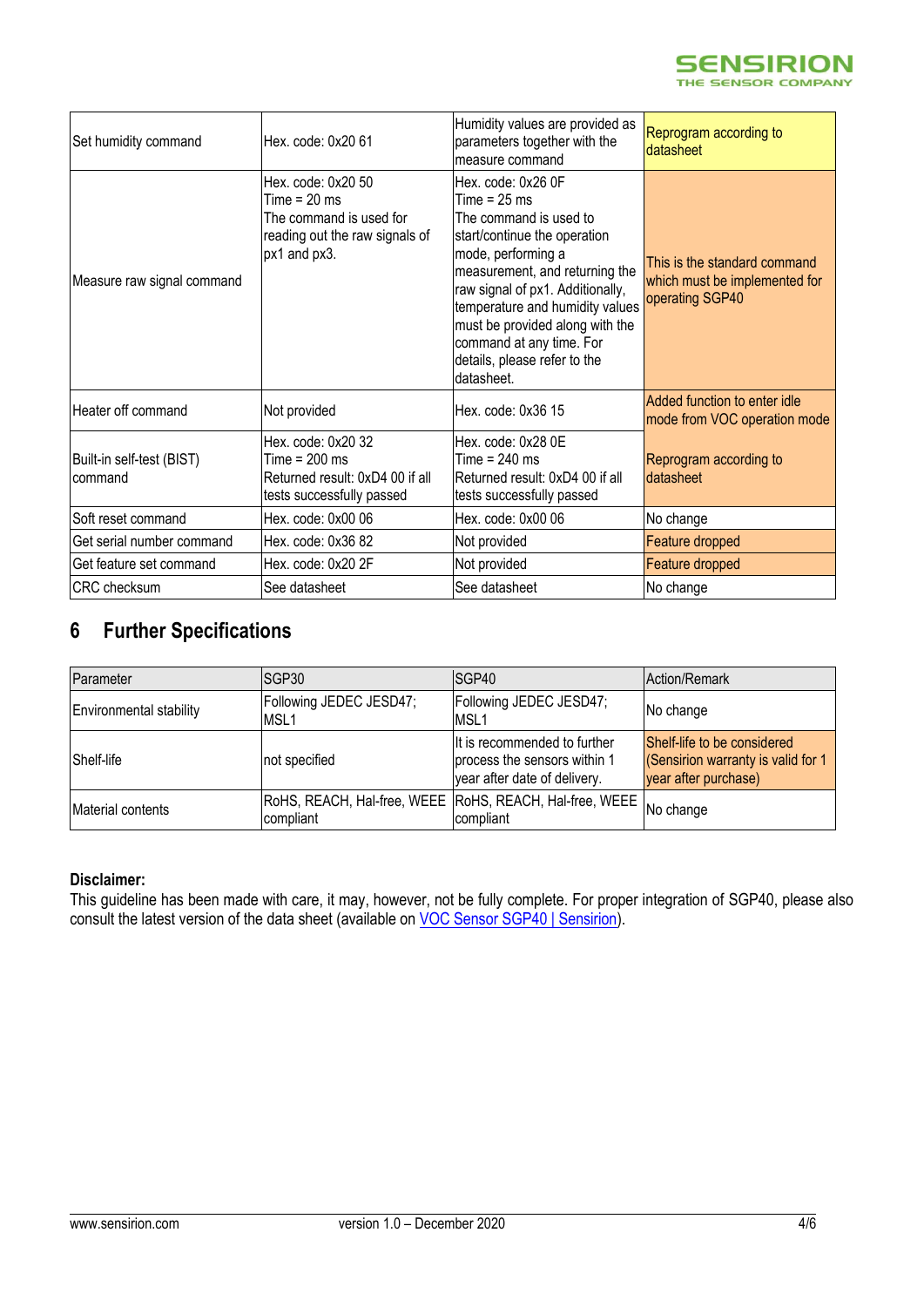

#### **Revision History**

| Date                       | Revision | Changes                |
|----------------------------|----------|------------------------|
| 2020<br>-<br>nber<br>Decem | -<br>1.U | <br>Initial<br>release |